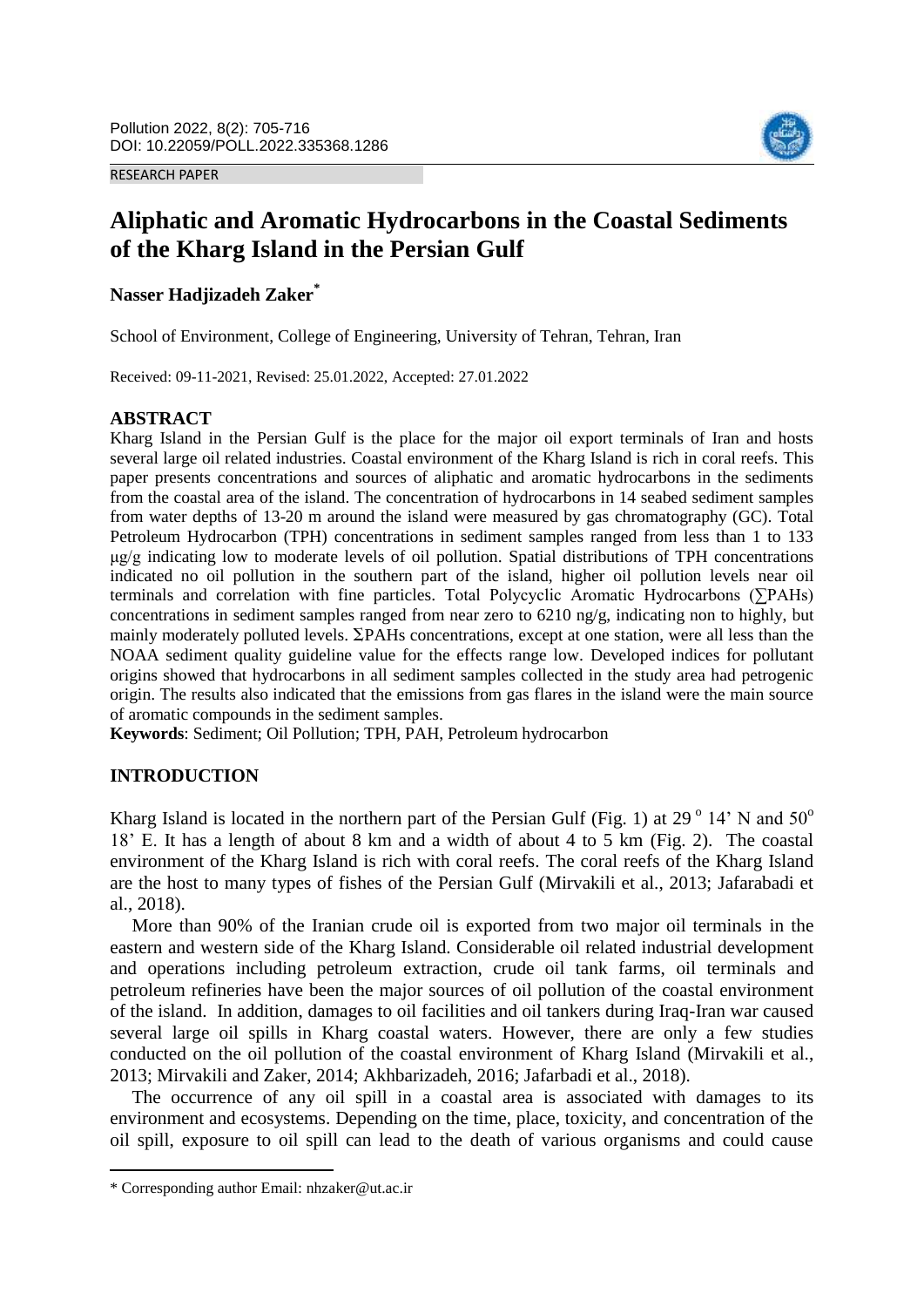harmful effects such as reduced reproduction, inappropriate growth, difficulty in feeding mechanisms, and diminished defense capacity against diseases (Clark, 2001; Law and Klungsoyr, 2000).

Aliphatic and aromatic hydrocarbons in coastal sediments could have petrogenic origin or could be the result of natural inputs from terrestrial plant waxes, marine phytoplankton, volcanic eruptions, biomass combustion and natural oil seeps (Tolosa et al., 2004; Meyers, 2003).

Aliphatic hydrocarbons include straight chain alkanes, branched chain alkanes, cyclo alkanes and isoprenoids compounds, including biomarkers (Clark, 2001; Tolosa et al., 2004). Biomarkers can be used to provide information on the source of hydrocarbons and the extent of weathering of the oil spill in coastal sediments (Pu et al., 2017; Wang et al., 2014; Peng et al., 2016; Tarasov et al., 2013)

Some polycyclic aromatic hydrocarbons (PAHs) are known to be highly pollutant and potent carcinogens with destructive effects on human health (Clark and Finley, 1973; Abdel-Shafy and Mansour, 2016). PAHs in coastal sediments could have several origins including incomplete combustion of fossil fuels, dishcharge of petroleum and its products, and biological processes. (Tolosa et al., 2004; Lourenço et al., 2013).

The study on concentrations and sources of hydrocarbons in sediments is a common and effective way for understanding the level of oil pollution in coastal environment (Tolosa et al., 2004; 2005, 2009, Mirvakili and Zaker, 2014; Melé et al., 2018; Taghavi et al., 2021).

Tolosa et al. (2005) investigated composition and distribution of aliphatic and PAHs in biota and coastal sediments from four countries of Bahrain, Qatar, UAE and Oman in the Persian Gulf. The levels of TPH and PAHs in sediments and biota were relatively low compared to world-wide locations reported to be chronically contaminated by oil. However, in sediments collected near an oil refinery in Bahrain, TPH and PAHs concentrations indicated a chronically contaminated coastal area. The results also indicated that PAHs were mainly from fossil sources with one exception near BAPCO refinery produced by combustion.

Akhbarizadeh et. al. (2016) investigated potential sources and ecotoxicological risk of aliphatic and polycyclic aromatic hydrocarbons in coastal water and sediments of Kharg Island. Sediment samples were collected in shallow waters very close to shoreline of the island. The results showed petroleum and petroleum combustion as the major sources of contamination in the samples. In addition, the ecological risks of both individual and multiple PAHs were found low.



**Fig. 1.** Kharg Island in the Persian Gulf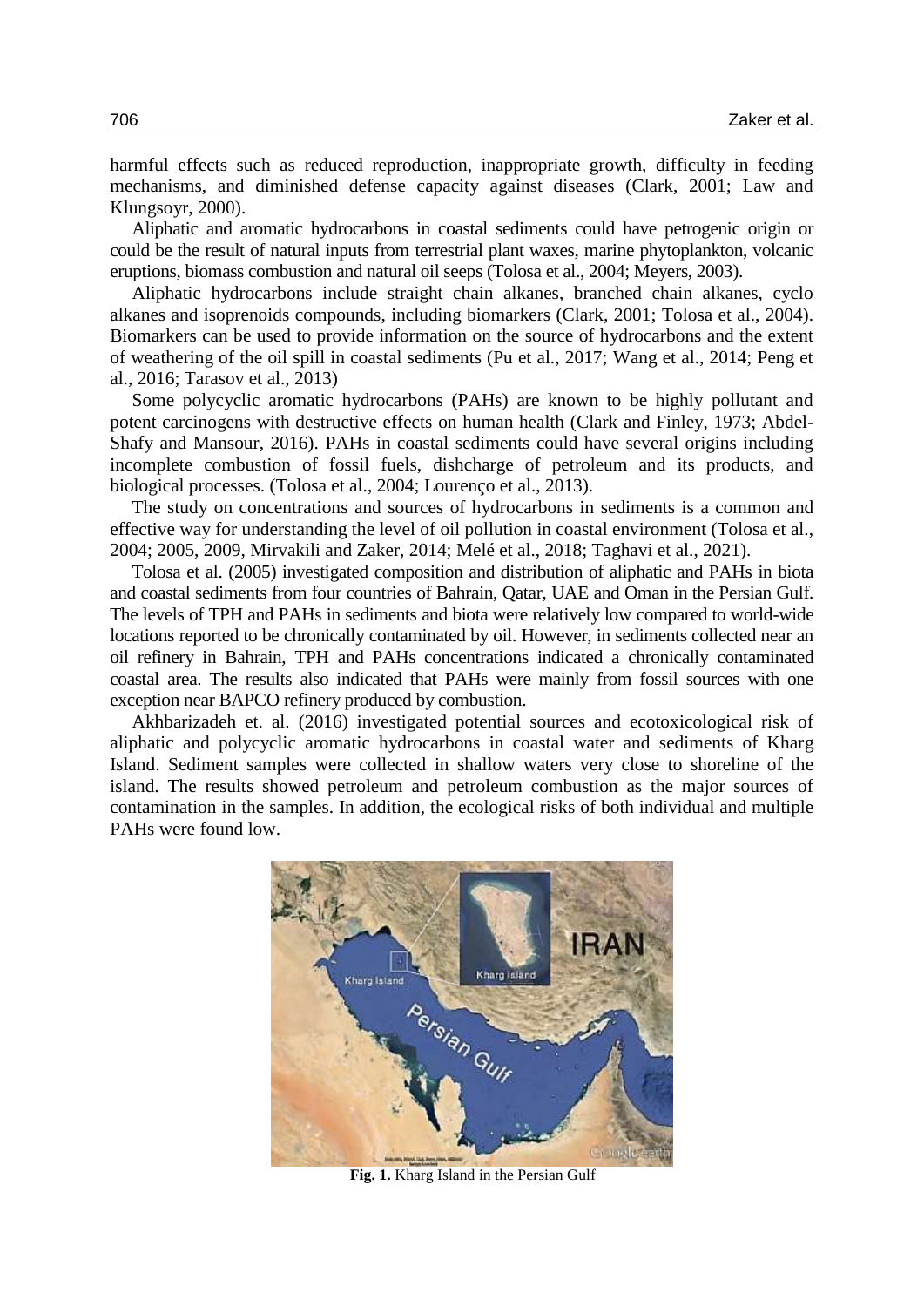Mirvakil et al. (2013), investigated oil pollution and origin in surface coastal sediments of Kharg Island collected from very shallow coastal waters near the shoreline. TPH concentration showed highly polluted samples near the oil terminals and non-polluted samples in the northern part of the Island.

In this paper, using lab analysis, concentrations of aliphatic and aromatic hydrocarbons in 14 sediment samples collected in the coastal area around the Kharg Island in water depths of 13-20 m (Figs. 1 and 2) are presented and sources of hydrocarbons and levels of oil pollution are discussed.

#### **MATERIALS AND METHODS**

Seabed surface sediment samples were collected at 14 points around the Kharg Island in 2010 (Figs.1 and 2). The samples were collected from water depths of 13 to 20 meters. Geographical coordinates, water depth and percentage of fine particles (<63 microns) at the sampling stations are presented in Table 1. The positions of the sampling stations were selected in a way to cover all parts of the coastal waters of the Kharg Island with more samples in the areas which were more exposed to oil pollution in the east and west of the island in particular around the two major oil terminals.

The sediment samples were collected using a standard Van Veen Grab Sampler with 25x25 cm cross section. The UNEP/IOC/IAEA standard method (No. 20) (UNEP, 1992) was employed for sediment sampling. About 200 to 300 grams of wet sediment was taken from the top 5 centimeter of surface seabed sediment. The collected samples were packed and transferred to laboratory using the USEPA-sw-846 standard method. The standard method of American Association of Environmental Protection (USEPA-SW-846#3540C) named SOXHLET was used for the preparation of samples and extraction of petroleum hydrocarbons from them. The samples were passed through a  $63$  microns sieve  $( $63$ )$  before the lab analysis. A Varian gas chromatography device (GC-FID) was used for determining the concentrations of Total Petroleum Hydrocarbons (TPHs) and Aliphatic compounds in the sediment samples. PAHs concentrations were measured using an Agilent GC/MS model 6890N. Quality assurance and quality control (QA/QC) for PAHs analysis were conducted according to the method of Tolosa et al (2005).



**Fig. 2**. Location of sediment sampling stations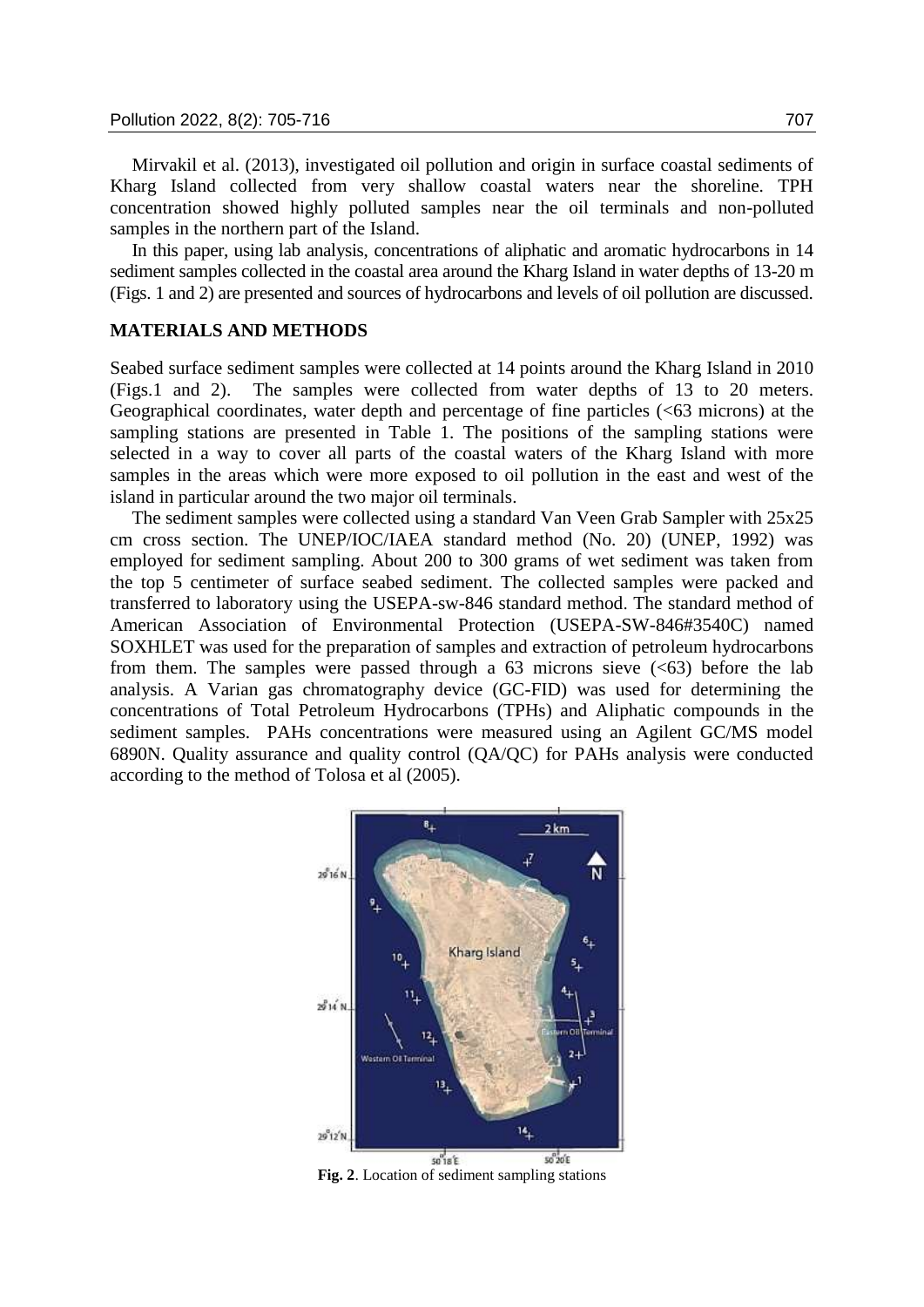#### **RESULTS AND DISCUSSIONS**

TPH concentrations in the sediment samples ranged from less than  $1 \mu g/g$  to  $133 \mu g/g$  (Fig. 3). The highest concentrations were observed at stations 1, 3 and 5, located adjacent to the eastern oil terminal (Fig. 2), with values of 82, 53 and 133 µg/g respectively and also at station 12, near the western oil terminal with value of 94µg/g. The eastern and western oil terminals in the island have been the places for frequent discharges of oil into marine environment from different sources including leakages from loading activities, oil tanker accidents and illegal discharges of oily wastes from ships.

In the southern part of the island at stations 13 and 14 (Fig. 2), TPH concentrations in the samples were very low and less than 1  $\mu$ g/g. TPH concentrations at stations 6 and 9 were 3 and 16 µg/g, respectively and in all the other sediment samples ranged between 30 and 38  $\mu$ g/g.

| $11 - w$ are upon (iii), $p(y) - r$ encemage of the particles ( $\leq 0.5$ incredibility) |                    |                                      |    |         |    |                       |                                               |    |      |  |
|-------------------------------------------------------------------------------------------|--------------------|--------------------------------------|----|---------|----|-----------------------|-----------------------------------------------|----|------|--|
|                                                                                           |                    | Station Latitude N Longitude E H (m) |    | $P(\%)$ |    |                       | Station Latitude N Longitude E $H(m)$ $P(\%)$ |    |      |  |
|                                                                                           | $29^{\circ}$ 13.06 | $50^{\circ} 20.37$                   | 17 | 69.3    | 8  | $29^{\circ}$ 16.84    | $50^{\circ}$ 17.85                            | 15 | 15.5 |  |
| $\mathcal{L}$                                                                             | 29° 13.32          | $50^{\circ}$ 20.34                   | 20 | 62.1    | 9  | $29^{\circ}$ 15.56    | $50^{\circ}$ 17.15                            | 18 | 0.3  |  |
| $\mathcal{F}$                                                                             | $29^{\circ}$ 13.83 | $50^{\circ}$ 20.44                   | 20 | 59.7    | 10 | $29^{\circ}$ 15.02    | $50^{\circ}$ 17.47                            | 18 | 11.4 |  |
| $\overline{4}$                                                                            | $29^{\circ}$ 14.32 | $50^{\circ} 20.37$                   | 17 | 37.3    | 11 | $29^{\circ}$ 14.33    | $50^{\circ}$ 17.64                            | 18 | 3.0  |  |
| $\overline{\mathbf{5}}$                                                                   | $29^{\circ}$ 14.72 | $50^{\circ} 20.39$                   | 17 | 29.6    | 12 | 29 <sup>°</sup> 13.75 | 50° 17.801                                    | 18 | 26.0 |  |
| 6                                                                                         | $29^{\circ}$ 15.38 | $50^{\circ} 20.50$                   | 18 | 1.3     | 13 | $29^{\circ}$ 12.69    | $50^{\circ}$ 18.211                           | 18 | 1.5  |  |
| 7                                                                                         | $29^{\circ}$ 16.69 | $50^{\circ}$ 19.01                   | 13 | 1.3     | 14 | $29^{\circ}$ 12.07    | $50^{\circ}$ 19.165                           | 18 | 1.3  |  |

**Table 1:** Location and depth of sediment sampling stations.  $H = W_{\text{other}}$  depth  $(m)$ ; p  $(0) = \text{Dergantence}$  of fine particles (<63 microns)

Commendatore and Esteves (2007) considered three TPH concentration levels for oil pollution in coastal sediments: low  $\left($  < 10  $\mu$ g/g), low to moderate (10-100  $\mu$ g/g) and moderate to high (100-1000  $\mu$ g/g). Readman et al. (2002) considered the sediments with TPH concentrations above 100 µg/g as polluted. Tolosa et al. (2004) considered TPH concentrations higher than 500 µg/g indicative of significant pollution and values below 10 µg/g as unpolluted sediments. Considering the above criteria, the level of oil pollution at stations 6, 13 and 14 were low (unpolluted) and in all other stations were low to moderate. The results showed that percentage of fine particles had considerable effect on the value of TPH concentration in the sediment samples. This is evident in a much lower TPH concentration at station 6, with a coarse nature of sediment, in comparison to the one at station 5 (Fig 3, Table 1).

The study by Mirvakili et al. (2013) showed that the levels of TPH concentrations in the sediment samples collected near the coastline around eastern and western oil terminal were very high and indicative of chronically significant oil pollution. The much lower levels in the sediments collected in the present study from the same area but further from the coastline in water depths of 13-20 m were the results of environmental conditions in the nearshore open waters including strong local waves and tidal currents and also a low percentage of finegrained materials in seabed sediments in an area that is mainly covered with coral reefs.

Compared to other regions in the world, the TPH concentrations observed in our study were within the same range of magnitude with those observed in sediments collected from coastal areas such as Qatar (2.2-84 µg/g) (Tolosa et al., 2005 ), Bahrain (16.6-41.8 µg/g) (Tolosa et al., 2005 ) and southern coastal area of the Caspian Sea (115-201 µg/g) (Taghavi et. al., 2021) and more than the ones observed in UAE (0.1-16.4 µg/g) (Tolosa et al, 2005), Eastern Aegean Sea (Turkey)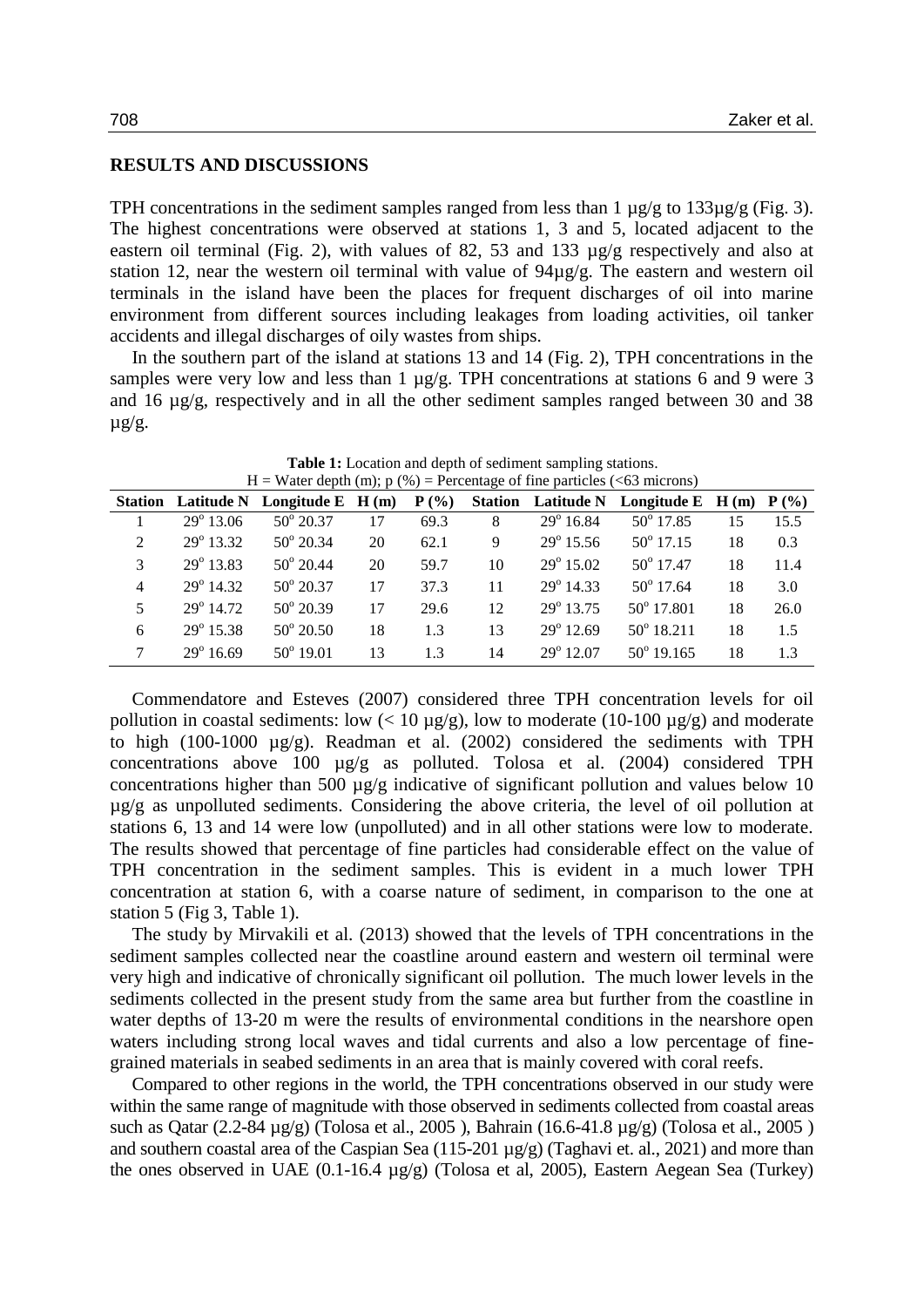(0.52-4.85 µg/g) (Gonul and Kucuksezgin, 2012), Oman (0.01-7.6 µg/g) (Tolosa et al, 2005), Izmir Bay  $(0.09-4.50 \text{ µg/g})$  (Darilmaz and Kucuksezgin, 2007), Australia  $(0.5-2.0 \text{ µg/g})$ (Volkman et al. 1992), Eastern Mediterranean (0.5–5.7 µg/g) (Gogou et al., 2000), Ukraine (2.1– 6.6 µg/g) (Readman et al., 2002), Antarctica (0.25–23 µg/g) (Martins et al., 2004) and Northeast Caspian Sea (0.052-34.09 µg/g ) (Tolosa et al., 2004) and less than the ones collected in locations reported to be chronically contaminated by oil, e.g. Baku Bay in the Caspian Sea (600-1820 µg/g) (Tolosa et. al., 2004), Hong Kong (60–646 µg/g) (Hong et al., 1995) and New York Bight (35– 2900  $\mu$ g/g) (Farrington and Tripp, 1977).

Fifteen PAH compounds were analyzed included Pyrene, Acenaphthene, Acenaphthylene, Fluorene, Phenanthrene, Anthracene, Benzo[a]anthracene, Chrysene, Benzo[k]fluoranthene, Benzo[b]fluoranthene, Benzo[a]pyrene, Indeno[123-cd]pyrene, Dibenzo[ah]anthracene, Benzo[ghi]perylene and Naphthalene. These compounds are all among the 16 PAH compounds that have carcinogenic and mutagenic effects on humans and animals and are considered as the leading pollutants (Tolosa et al., 2005; Benger et al., 2010; Gao et al., 2018)



The concentrations of the PAH compounds ranged from  $\langle 10 \rangle$  to 2402 ng/g. PAHs concentrations at stations 6, 13 and 14 were negligible. Among the 15 measured PAH compounds, Benzo[a]pyrene, Indeno[123-cd]pyrene and Dibenzo[ah]anthracene were not found in the sediment samples. Fossil PAHs of Acenaphthylene, Phenanthrene and Anthracene (Tolosa et al., 2004), with considerable amounts of concentration, were found in most stations indicating oil as the main source of PAHs in the study area. Other higher concentration of PAH belonged to Pyrene, Benzo[a]anthracene and Benzo[k]fluoranthene. Naphthalene with significant amount of 1111 ng/g concentration was found only at station 3.

Naphthalene was observed only at 2 stations of 3 and 5 (Fig. 2) with concentrations of 1111 and 108 ng/g respectively. Naphthalene is considered as a predominant component in a typical profile of petrogenic PAHs, however a more physical weathering of petrogenic profile is indicated by the loss of naphthalene as a more volatile PAH (Tolosa et al., 2005). Therefore, the high concentration of Naphthalene at station 3 near the eastern terminal could be the result of fresh leakage of petrochemical products in that area.

Acenaphthylene, Fluorene, Chrysene, Benzo[b]fluoranthene and Benzo[ghi]perylene concentrations were very small and each observed at only a few stations.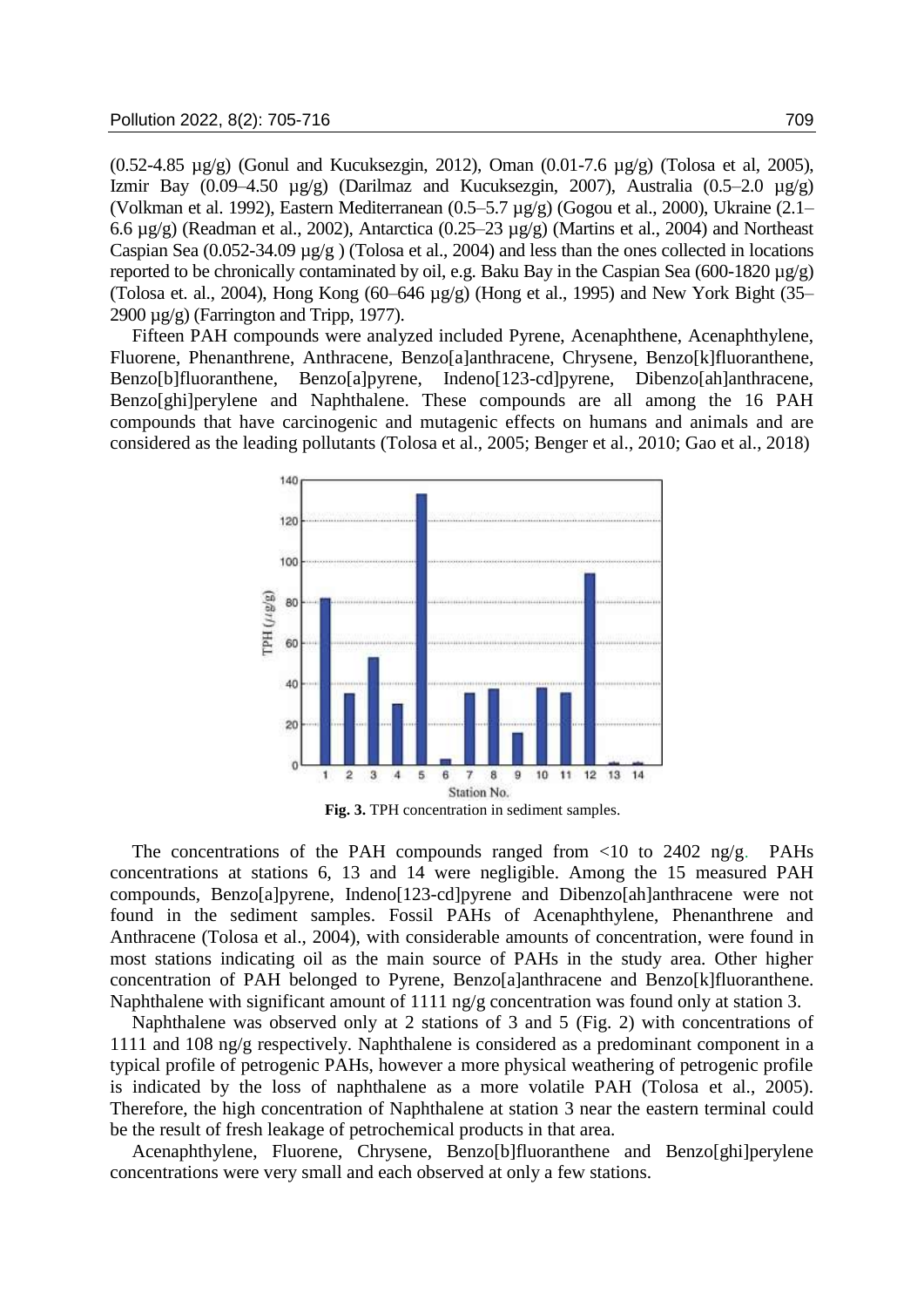$\Sigma$ PAHs concentrations, except at station 5, were all less than the NOAA (1999) Sediment Quality Guideline value for the effects range low of 4000 ng/g dry weight, representing a "Minimal-effects" range with condition in which effects rarely be observed (Long et al., 1995). Baumard et al. (1998) considered 2 levels for  $\Sigma$ PAHs concentration in the sediments: low to moderately polluted (100-1000 ng/g) and highly polluted (>5000 ng/g). Considering these levels, sediment samples at station 6, 13 and 14 were unpolluted, at station 5 highly polluted and at the other stations moderately polluted (Table 2).

Sediments in the coastal areas near major oil terminals and industries could have PAHs concentrations both derived from combustion processes and the spillage of petroleum or its products (Tolosa et al., 2004 and 2005). The ratios of Ant/(Ant + Phe) and BaA/(BaA + Chr ) have been used to distinguish the sources of anthropogenic PAHs. A ratio of Ant/ (Ant + Phe)<0.1 suggests an origin of petroleum while a ratio >0.1 indicates a source of combustion (Li et al. 2006, Hu et al., 2010). A ratio of  $BaA/(BaA + Chry) < 0.2$  indicates petroleum sources, ratio between 0.2 and 0.35 indicates mixed origin and ratio> 0.35 implies combustion origin (Yunker et al., 2002; Mai et al., 2002; Guo et al., 2006, Hu et al., 2010; Aghadadashi et al., 2017).

In this study the ratio of  $\text{Ant}/(\text{Ant} + \text{Phe})$  could not be computed at stations 6, 13 and 14 because the concentrations of Phe and Ant at these stations were lower than the method detection limits (Table 2). The ratios of  $Ant/(Ant + Phe)$  at all other stations were  $> 0.1$  and ranged from 0.16 to 0.36 with a mean value of 0.33 (Table 2) suggesting pyrolytic origins . The ratios of BaA/(BaA + Chry) at all stations, except stations 4, 6, 13 and 14 which could not be computed, were  $> 0.35$  (Table 2), further confirming pyrogenic sources. There are a large number of gas flares in the Kharg Island that continuously burn the sour gases separated from crude oil. The results showed the combustion of gases from these flares as the main source for the PAHs concentrations in the nearshore coastal sediments of the island.

|                       | <b>Stations</b> |                |      |                         |        |        |        |        |          |        |        |              |        |        |
|-----------------------|-----------------|----------------|------|-------------------------|--------|--------|--------|--------|----------|--------|--------|--------------|--------|--------|
| PAH (ng/g)            | 1               | $\overline{2}$ | 3    | $\overline{\mathbf{4}}$ | 5      | 6      | 7      | 8      | 9        | 10     | 11     | 12           | 13     | 14     |
| Pyrene                | 89              | 234            | 96   | 155                     | 179    | *      | 93     | 93     | 189      | 107    | 135    | 224          | *      | *      |
| Acenaphthene          | 904             | 527            | 821  | 214                     | 2402   | ∗      | 742    | 742    | 432      | 534    | 533    | 520          | *      | $\ast$ |
| Acenaphthylene        | 123             | *              | *    | *                       | 180    | *      | *      | ∗      | *        | *      | *      | *            | *      | $\ast$ |
| Fluorene              | $\theta$        | *              | *    | *                       | $\ast$ | *      | $\ast$ | $\ast$ | *        | $\ast$ | *      | $\ast$       | *      | $\ast$ |
| Phenanthrene          | 1168            | 790            | 909  | 362                     | 1725   | ∗      | 534    | 534    | 443      | 528    | 528    | 289          | *      | $\ast$ |
| Anthracene            | 647             | 156            | 434  | 163                     | 1085   | *      | 358    | 358    | 143      | 213    | 211    | 286          | *      | *      |
| Benzo[a]anthracene    | 322             | 151            | 314  | ∗                       | 50     | ∗      | 242    | 242    | 111      | 227    | 161    | 234          | *      | $\ast$ |
| Chrysene              | 88              | *              | *    | *                       | 64     | *      | $\ast$ | $\ast$ | $\ast$   | $\ast$ | *      | $\ast$       | *      | *      |
| Benzo[k]fluoranthene  | 58              | 76             | 796  | 92                      | 64     | ∗      | 159    | 159    | 207      | 154    | 181    | 379          | *      | *      |
| Benzo[b]fluoranthene  | 67              | *              | *    | ∗                       | 81     | *      | 73     | 73     | 0        | *      | 75     | $\theta$     | *      | *      |
| Benzo[a]pyrene        | *               | *              | *    | *                       | $\ast$ | $\ast$ | $\ast$ | *      | *        | $\ast$ | *      | $\ast$       | $\ast$ | $\ast$ |
| Indeno[123-cd]pyrene  | *               | *              | *    | *                       | $\ast$ | *      | *      | ∗      | *        | $\ast$ | *      | *            | *      | $\ast$ |
| Dibenzo[ah]anthracene | $\ast$          | *              | *    | $\ast$                  | $\ast$ | $\ast$ | $\ast$ | $\ast$ | *        | $\ast$ | $\ast$ | $\ast$       | $\ast$ | $\ast$ |
| Benzo[ghi]perylene    | 68              | 54             | ∗    | 60                      | 62     | 62     | 21     | 21     | $\theta$ | 18     | 16     | *            | *      | 80     |
| Naphthalene           | *               | *              | 1111 | ∗                       | 108    | *      | $\ast$ | $\ast$ | $\ast$   | $\ast$ | $\ast$ | $\ast$       | $\ast$ | $\ast$ |
| $\sum$ PAHs (ng/g)    | 3530            | 1990           | 3690 | 1050                    | 6210   | 62     | 2220   | 2220   | 1530     | 1780   | 1840   | 2100         |        | 80     |
| $Ant/(Ant + Phe)$     | 0.36            | 0.16           | 0.32 | 0.31                    | 0.39   |        | 0.40   | 0.40   | 0.24     | 0.29   | 0.28   | 0.50         |        |        |
| $BaA/(BaA + Chr)$     | 0.78            | 1              | 1    |                         | 0.44   |        | 1      | 1      | 1        | 1      | 1      | $\mathbf{1}$ |        |        |

**Table 2:** Concentration of the main PAH compounds in the sediment samples (ng/g)

 $*$  <10 ng/g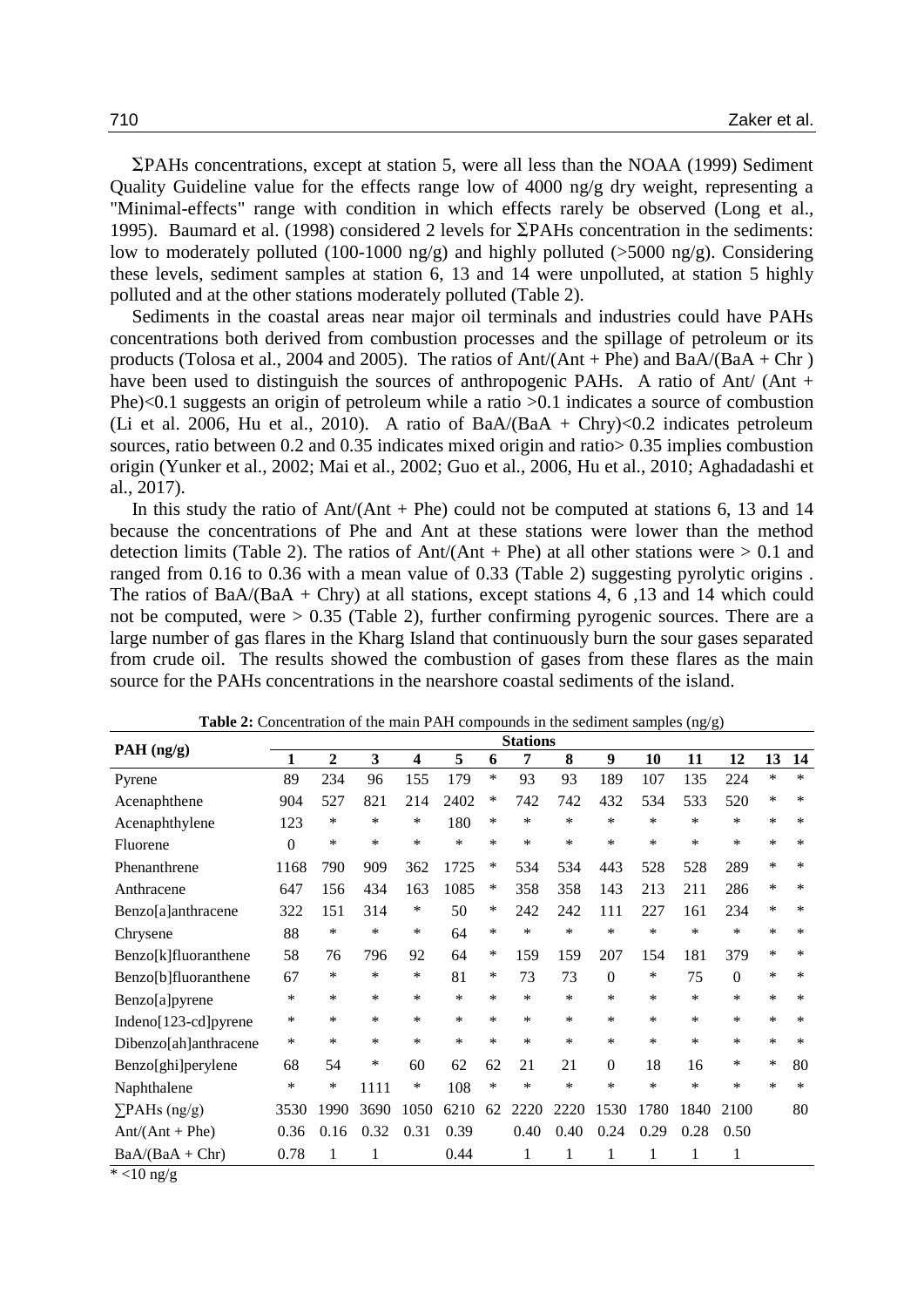Sources of aliphatic hydrocarbons in the sediments from the study area were investigated using a set of indexes. Aliphatic hydrocarbons in the coastal sediments could be resulted from human activities or biological sources such as algae, bacteria, marine animals and terrestrial vascular plants (Tolosa et al., 2004; Meyers, 2003).

Figure 4 shows the distribution of n-alkanes in the sediment samples in the study area. The n-C16 index is computed from division of total n-alkanes concentrations to the concentration of n-C16. The amount of n-C16 index is small  $(\langle 15 \rangle)$  for oil-contaminated samples, while samples contaminated by biological hydrocarbons have larger n-C16 ratios (>50) (Clarke and Finely., 1973; Tolosa et al., 2004). The n-C16 index of sediment sample at station 12 was 17 and in all other stations were less than 15 (Table 3), indicating that all the samples were contaminated with fossil hydrocarbons.

|                |            | Table 3: Index quantities calculated for sediment samples |          |
|----------------|------------|-----------------------------------------------------------|----------|
| <b>Station</b> | <b>CPI</b> | $n-C16$                                                   | Odd/even |
| 1              | 0.3        | 3.8                                                       | 0.7      |
| $\overline{c}$ | 0.1        | 3.8                                                       | 0.4      |
| 3              | 0.0        | 11.8                                                      | 0.1      |
| $\overline{4}$ | 0.1        | 12.9                                                      | 0.3      |
| 5              | 0.4        | 3.6                                                       | 0.5      |
| 6              | 0.0        | 0.0                                                       | 0.0      |
| 8              | 0.2        | 6.9                                                       | 0.4      |
| 9              | 0.1        | 7.5                                                       | 0.5      |
| 10             | 0.3        | 9.1                                                       | 0.5      |
| 11             | 0.4        | 8.7                                                       | 0.6      |
| 12             | 0.3        | 17.0                                                      | 0.3      |
| 13             | 0.1        | 0.0                                                       | 0.2      |
| 14             | 0.4        | 0.0                                                       | 0.1      |
|                |            |                                                           |          |

 $CPI = \frac{1}{2} (\Sigma C_{21-33 \text{ (odd carbon)}} / \Sigma C_{20-32 \text{ (even carbon)}} + \Sigma C_{23-35 \text{ (odd carbon)}} / \Sigma C_{22-34 \text{ (even carbon)}})$ 

The Carbon Priority index (CPI) is about 1 for crude oil hydrocarbons, while it varies from 3 to 6 for the hydrocarbons originated from vascular plants (Colombo et al., 1989). As shown in Table 3, the CPI index at all stations were less than 1, indicating oil contamination in the sediment samples.

The Odd/Even index (Volkman et al., 1992) is the ratio of the total concentrations of odd carbon number alkanes to the total concentrations of even number ones. This ratio is about 1 for petrogenic hydrocarbons and varies between 8 and 10 for plant waxes. The Odd/Even index for the sediment in the study area (Table 3) were in the range of 0.1 to 0.7, indicating petrogenic hydrocarbons.

According to the results shown by all the presented indices, petrogenic inputs were the source of hydrocarbons in all of the sediment samples collected in the study area.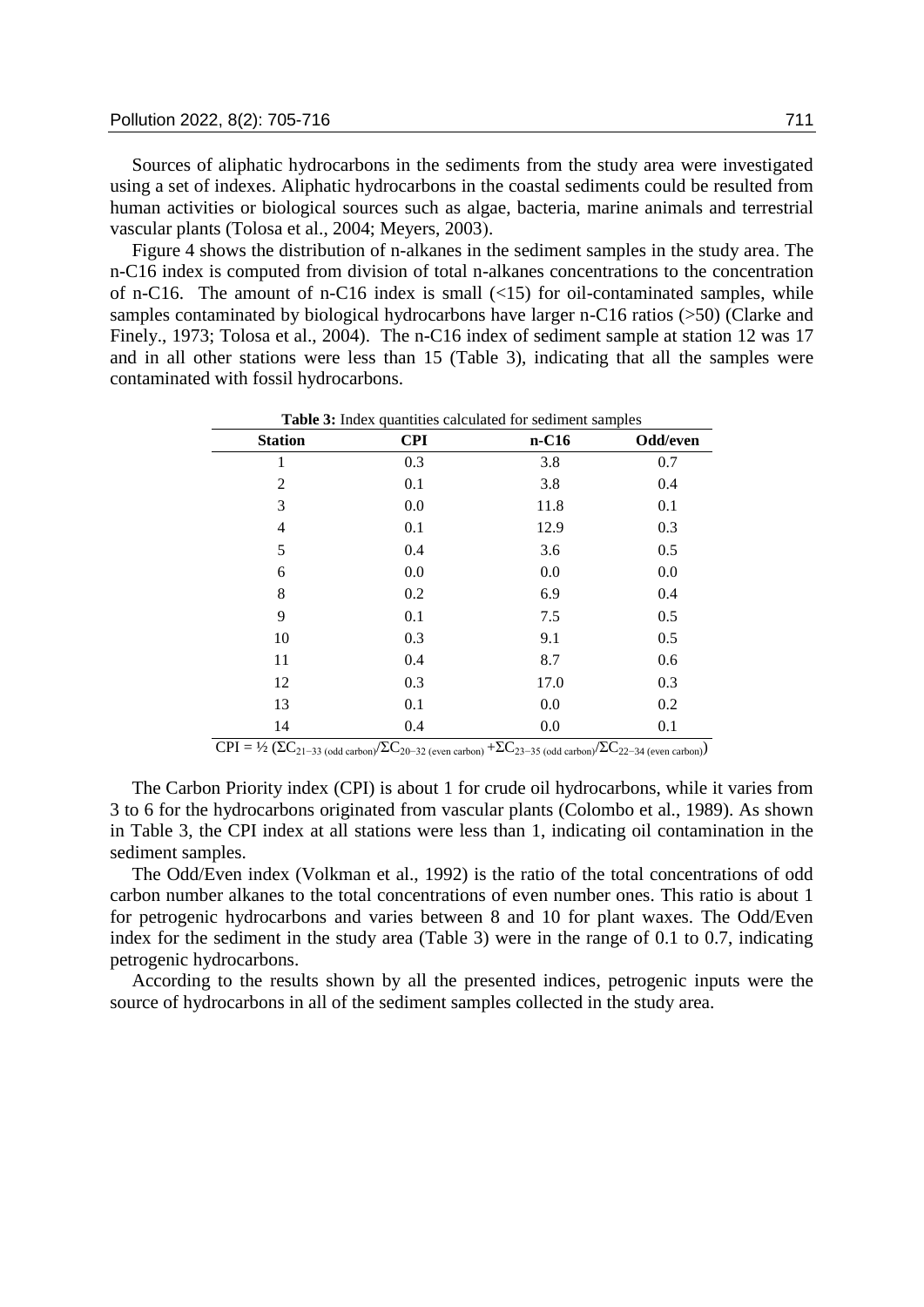

**Fig. 4.** Values of n-alkanes concentrations in sediment samples (μg/g)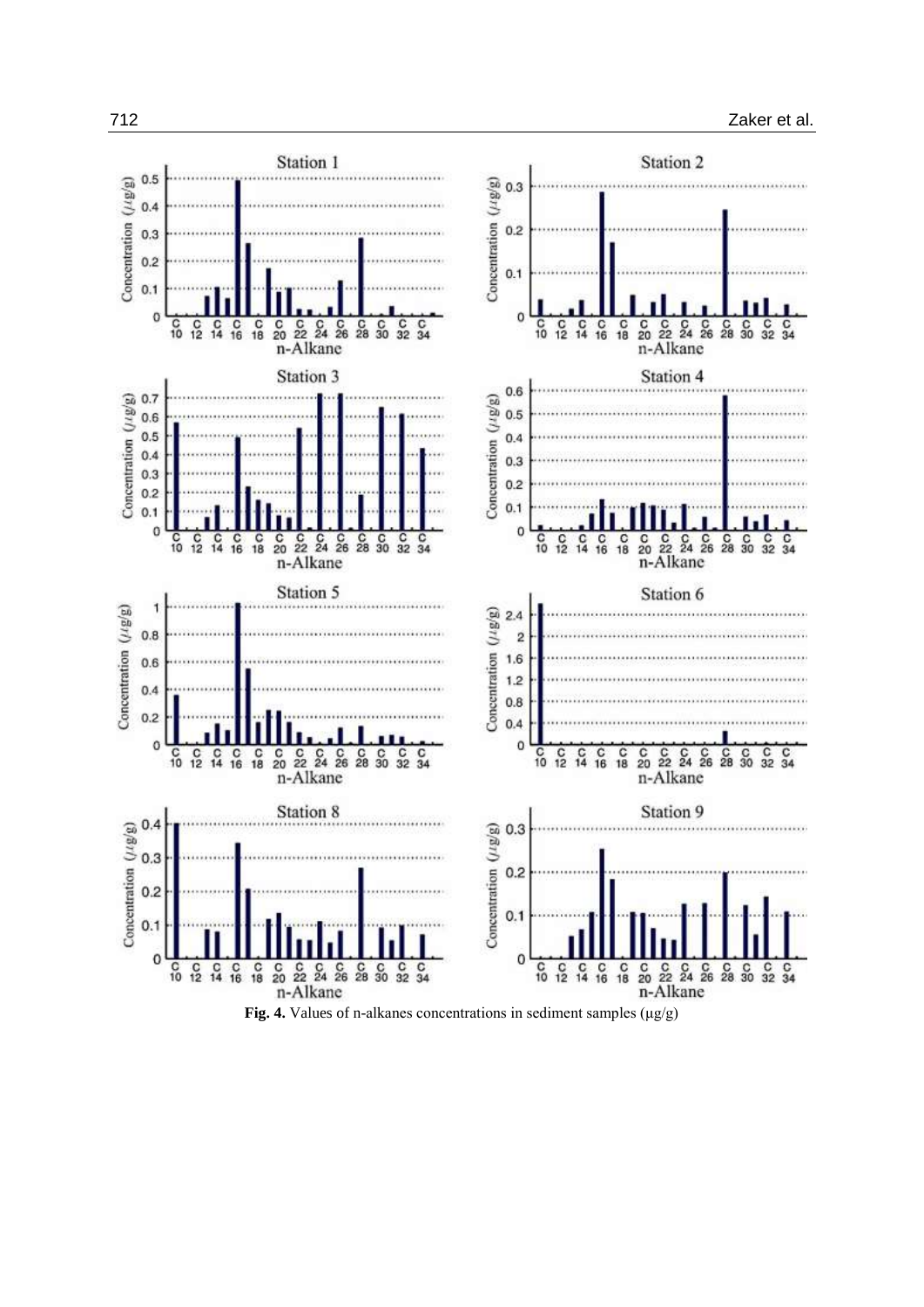

**Fig. 4** (continue). Values of n-alkanes concentrations in sediment samples (μg/g)

### **CONCLUSIONS**

Concentrations and sources of aliphatic and aromatic hydrocarbons in the sediments from the coastal area of Kharg Island in the Persian Gulf were studied by laboratory analysis. This study provided a better understanding about the level and source of pollution in a marine environment which is rich in coral reefs, but is located close to one of the most active and operational oil industrial areas in the Persian Gulf. Oil and oil products discharged into coastal waters or entered the water through atmosphere, were found as the major sources of hydrocarbons in the sediment samples. The results showed low to moderate levels of oil pollution in the study area. Highest concentrations of hydrocarbons were found near eastern and western oil terminals in the island.

# **GRANT SUPPORT DETAILS**

The present research did not receive any financial support.

# **CONFLICT OF INTEREST**

The author declare that there is no conflict of interests regarding the publication of this manuscript. In addition, ethical issues, concerning plagiarism, informed consent, misconduct,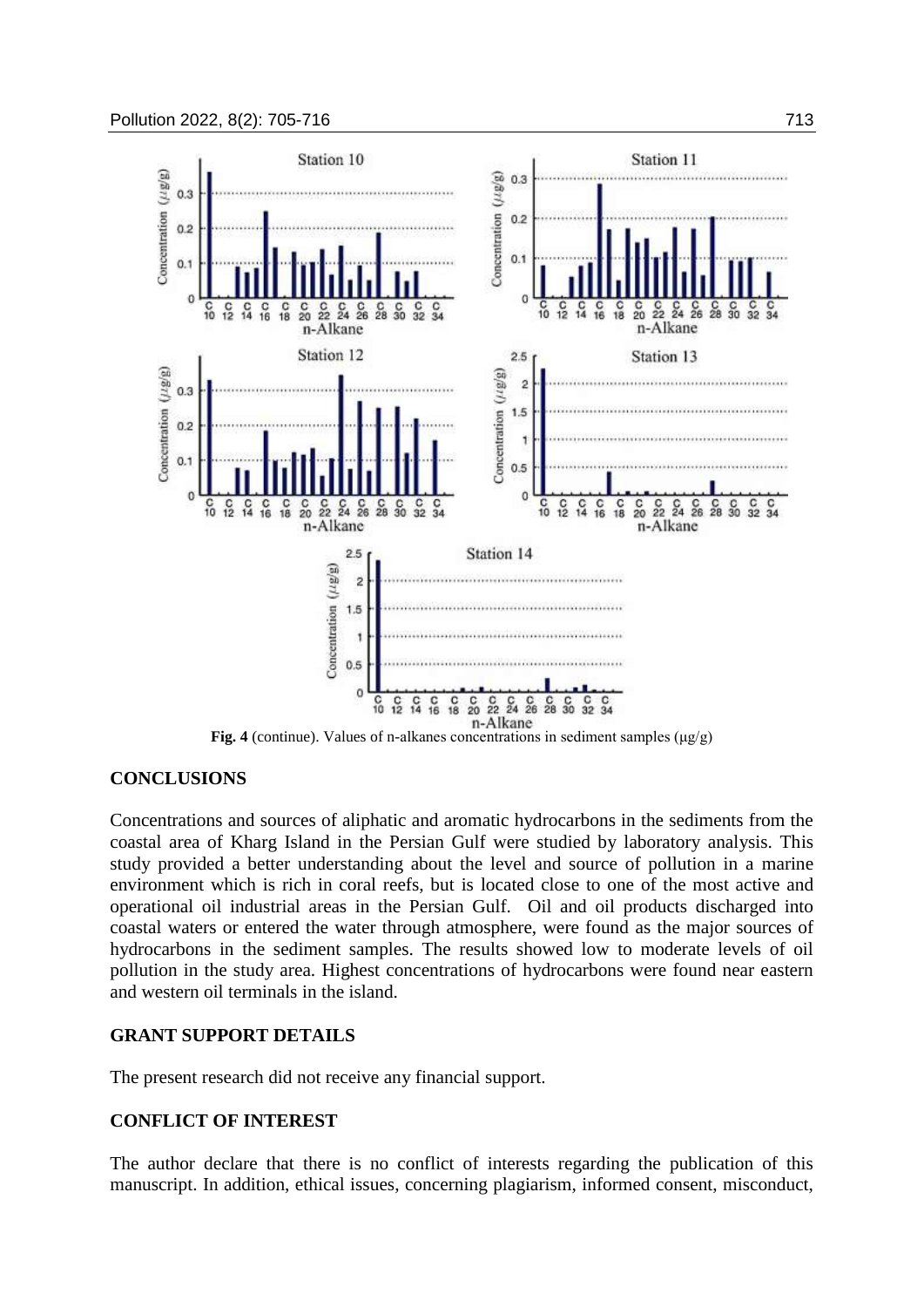data fabrication and/ or falsification, double publication and/or submission, and redundancy have been completely observed by the authors.

#### **LIFE SCIENCE REPORTING**

No life science threat was practiced in this research

#### **REFERENCES**

- Abdel-Shafy, H.I. and Mansour, M.S.M. (2016). A review on polycyclic aromatic hydrocarbons: Source, environmental impact, effect on human health and remediation. Egypt. J. Pet, 25(1), 107-123.
- Aghadadashi, V., Mehdinia, A., Molaei, S. (2017). Origin, toxicological and narcotic potential of sedimentary PAHs and remarkable even/odd n-alkane predominance in Bushehr Peninsula, the Persian Gulf. Marine Pollution Bulletin, 114, 494 -504
- Akhbarizadeh R., Moore F., Keshavarzi, B. and Moeinpour, A., (2016). Aliphatic and polycyclic aromatic hydrocarbons risk assessment in coastal water and sediments of Khark Island, SW Iran. Marine Pollution Bulletin 108, 33–45
- Baumard P., H. Budzinski, Q. Mchin, P. Garrigues, T. Burgeot and J. Bellocq, (1998). Origin and bioavailability of PAHs in the Mediterranean Sea from mussel and sediment records. Estuarine, Coastal and Shelf Science 4, 77–90.
- Clark, R.B. (2001). Marine Pollution, 5th edition. (Oxford University Press, Oxford, UK)
- Clark, R.C. and Finley, J.S. (1973). Techniques for analysis of paraffin hydrocarbons and for interpretation of data to assess oil spill effects in aquatic organisms (Paper presented at the Joint Conference on Prevention and Control of Oil Spills, American Petroleum Institute, Washington, DC.)
- Colombo J.C., C.H. Pelletier, M Brochu, Khalil and J.A. Catoggio, (1989). Determination of hydrocarbon sources using n-alkane and polyaromatic hydrocarbon distribution indexes. Case study: Rio de La Plata Estuary, Argentina. Environmental Science and Technology, 23, 888- 894.
- Commendatore, M.G. and Esteves, J.L. (2007). An Assessment of Oil Pollution in the Coastal Zone of Patagonia, Argentina. Environ Manage, 40, 814-821.
- Darilmaz, E. and Kucuksezgin, F. (2007). Distribution and origin of hydrocarbons in surficial sediments from the Eastern Aegean Sea (Izmir Bay). Mar. Pollut. Bull. 54, 1813-1838
- Farrington, J.W. and Tripp, B.W. (1977). Hydrocarbons in western North Atlantic surface sediments. Geochimica Cosmochimica Acta 41, 1627–1641.
- Gao, P., da Silva, E., Hou, L., Denslow, N.D., Xiang, P. and Ma, L.Q. (2018). Human exposure to polycyclic aromatic hydrocarbons: metabolomics perspective. Environ. Int., 119, 466-477.
- Gogou A., Bouloubassi I. and Stephanou EG (2000). Marine organic geochemistry of the Eastern Mediterranean: 1. Aliphatic and polyaromatic hydrocarbons in Cretan Sea surficial sediments. Mar. Chem. 68, 265-282
- Gonul, L.T. and Kucuksezgin,F.,(2012). Aliphatic and polycyclic aromatic hydrocarbons in the surface sediments from the Eastern Aegean: assessment and source recognition of petroleum hydrocarbons. Environ. Sci. Pollut. Res.,19, 31-41
- Guo, Z.G., Lin, T., Zhang, G., Yang, Z.S., Feng, M. (2006). High-resolution depositional records of polycyclic aromatic hydrocarbons in the central continental shelf mud of the East China Sea. Environ. Sci. Technol. , 40, 5304- 5311
- Hong, H., Xu, L., Zhang, L., Chen, J.C., Wong, Y.S. and Wan, T.S.M. (1995). Environmental fate and chemistry of organic pollutants in the sediment of Xiamen harbor and Victoria harbor. Marine Pollution Bulletin 31, 229-236.
- Hu, N., Shi, X., Liu I., Huang P., Liu Y., Liu Y. (2010). Concentrations and possible sources of PAHs in sediments from Bohai Bay and adjacent shelf. Environ. Earth Sci., 60, 1771–1782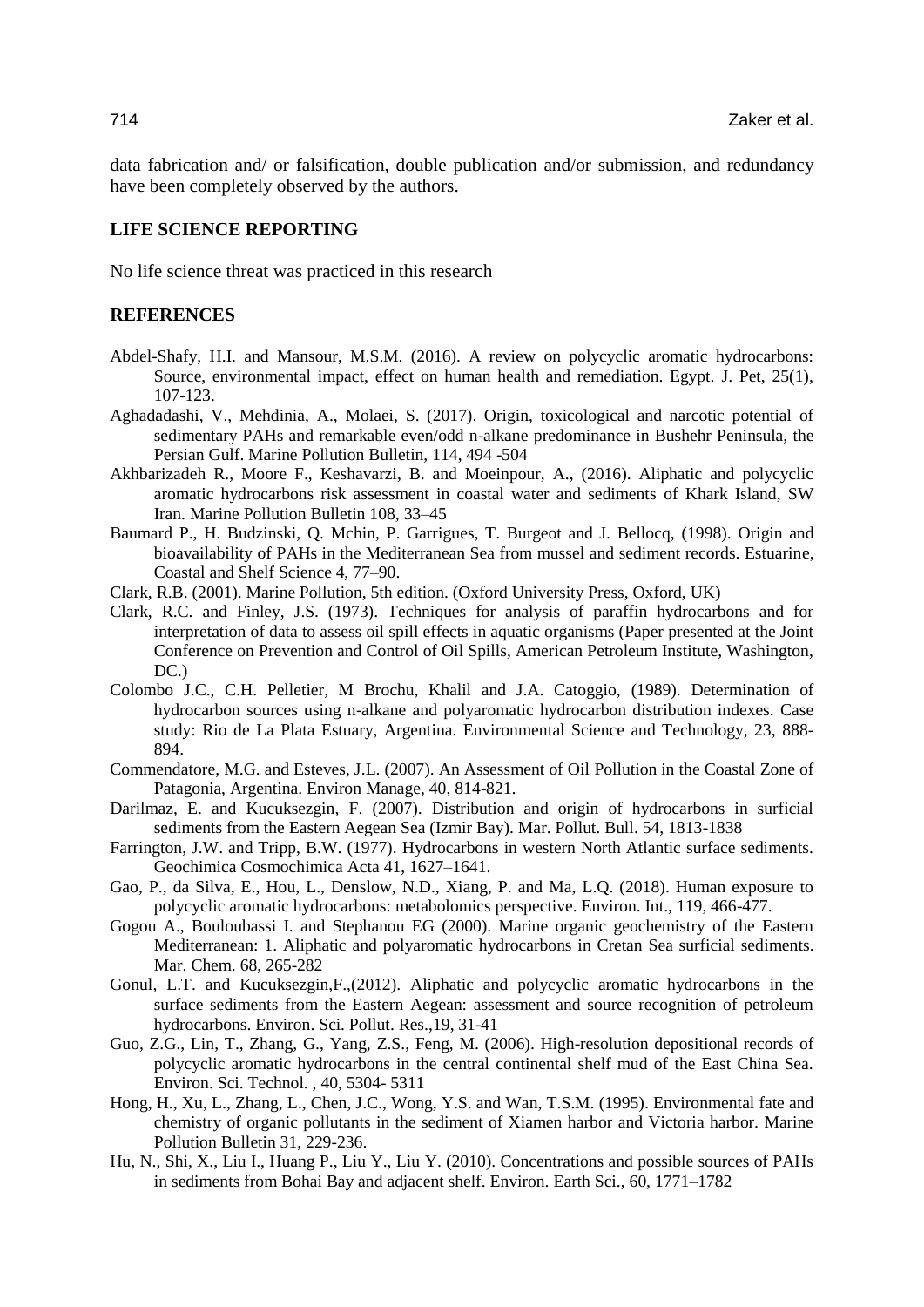- Jafarabadi, A.R., Bakhtiari, AR., Aliabadian, M., Laetitia, H., Toosi, AS. and Yap, CK., (2018). First record of bioaccumulation and bioconcentration of metals in scleractinian corals and their algal symbions from Kharg and Larak coral reefs (Persian Gulf, Iran), Science of the Total Environment 627, 141-157
- Law, R.J. and Klungsoyr, J. (2000). The analysis of polycyclic aromatic hydrocarbons in marine samples. Int J Environ Pollut, 13, 262–283.
- Li, G., Xia, X., Yang, Z., Wang, R., Voulvoulis, N. (2006). Distribution and sources of polycyclic aromatic hydrocarbons in the middle and lower reaches of the Yellow River. China. Environ Pollut.,144, 985–993
- Long, E.R., Macdonald, D.D., Smith, S.L. and Calder, F.D. (1995). Incidence of adverse biological effects within ranges of chemical concentrations in marine and estuarine sediments. Environ Manage, 19, 81–97
- Lourenço, R.A., Araujo Júnior, M.A.G., Meireles Júnior, R.O and Macena, L.F. (2013). Aliphatic and polycyclic aromatic hydrocarbons and trace elements as indicators of contamination status near oil and gas platforms in the Sergipe–Alagoas Basin (Southwest Atlantic Ocean). Cont. Shelf Res., 71, 37–44
- Mai, B.X., Fu, J.M., Sheng, G.Y., Kang, Y.H., Lin, Z., Zhang, G., Min, Y.S., Zeng,, E.Y. (2002). Chlorinated and polycyclic aromatic hydrocarbons in riverine and estuarine sediments from Pearl River Delta. China. Environ. Pollut., 117, 457–474
- Martins, C.C., Bícego, M.C., Taniguchi, S. and Montone, R.C. (2004). Aliphatic and polycyclic aromatic hydrocarbons in surface sediments in Admiralty Bay, King George Island, Antarctica. Antarct. Sci. 16 (2), 117-122
- Melé, A.R., Cibrián, N.M., Sabaté, M.C., Ventura, F.C., Mayor, P. and Martínez, M.O. (2018). Oil pollution in soils and sediments from the Northern Peruvian Amazon. Sci. Total Environ., 610– 611,1010-1019
- Meyers P.A. (2003). Applications of organic geochemistry to paleolimnological reconstructions: a summary of examples from the Laurentian Great Lakes. Org Geochem, 34(2), 261–289
- Mirvakili, H., Zaker, N.H. and Imani, F. (2013). Evaluation of oil pollution and origin in surface coastal sediments of Kharg Island in the Persian Gulf. J. Coast. Res., 65, 93–98.
- Mirvakili, H. and Zaker, N.H. (2014). Evaluation of PAHs in Hydrocarbons Pollution, Biodegradation and Weathering Extent in Surface Sediments of the Kharg Island in the Persian Gulf. Int. J. Environ. Res., 8(2), 387-394.
- NOAA, US (1999). Sediment quality guidelines developed for the National Status and Trends Program.
- Peng, T., Li, J., Song, C., Guo, B., Liu, J., Zhao, Z. and Zhang, J. (2016). An integrated biomarker perspective on Neogene–Quaternary climatic evolution in NE Tibetan Plateau: implications for the Asian aridification. Quat. Int., 399, 174–182
- Pu, Y., Wang, C. and Meyers, P.A. (2017). Origins of biomarker aliphatic hydrocarbons in sediments of alpine Lake Ximencuo, China. Palaeogeogr. Palaeoclimatol. Palaeoecol., 475, 106–114
- Readman, J.W., Fillmann, G., Tolosa, I., Bartocci, J., Villeneuve, J.P., Catinni, C. and Mee, L.D. (2002). Petroleum and PAH contamination of the Black Sea. Mar. Pollut. Bull., 44(1), 48–62
- Taghavi, N., Hadjizadeh Zaker, N. and Biglarbeigi, P. (2021). Concentrations and Sources of Aliphatic and Aromatic Hydrocarbons in Babolsar Coastal Sediments in the Caspian Sea. Pollution 2021, 7(2): 469-479
- Tarasov, P.E., Müller, S., Zech, M., Andreeva D., Diekmann B. and Leipe C. (2013). Last glacial vegetation reconstructions in the extreme continental eastern Asia: potentials of pollen and nalkane biomarker analyses. Quat. Int., 290–291, 253–263
- Tolosa, I., de Mora, S., Sheikholeslami, M.R., Villeneuve, J.P., Bartocci, J. and Cattini, C. (2004). Aliphatic and aromatic hydrocarbons in coastal Caspian Sea sediments. Mar. Pollut. Bull.,48, 44–60.
- Tolosa, I., de Mora, S.; Fowler, S.W.; Villeneuve, J., Bartocci, J. and Cattini, C. (2005). Aliphatic and aromatic hydrocarbons in marine biota and coastal sediments from the Gulf and the Gulf of Oman. Mar. Pollut. Bull., 50, 1619–1633